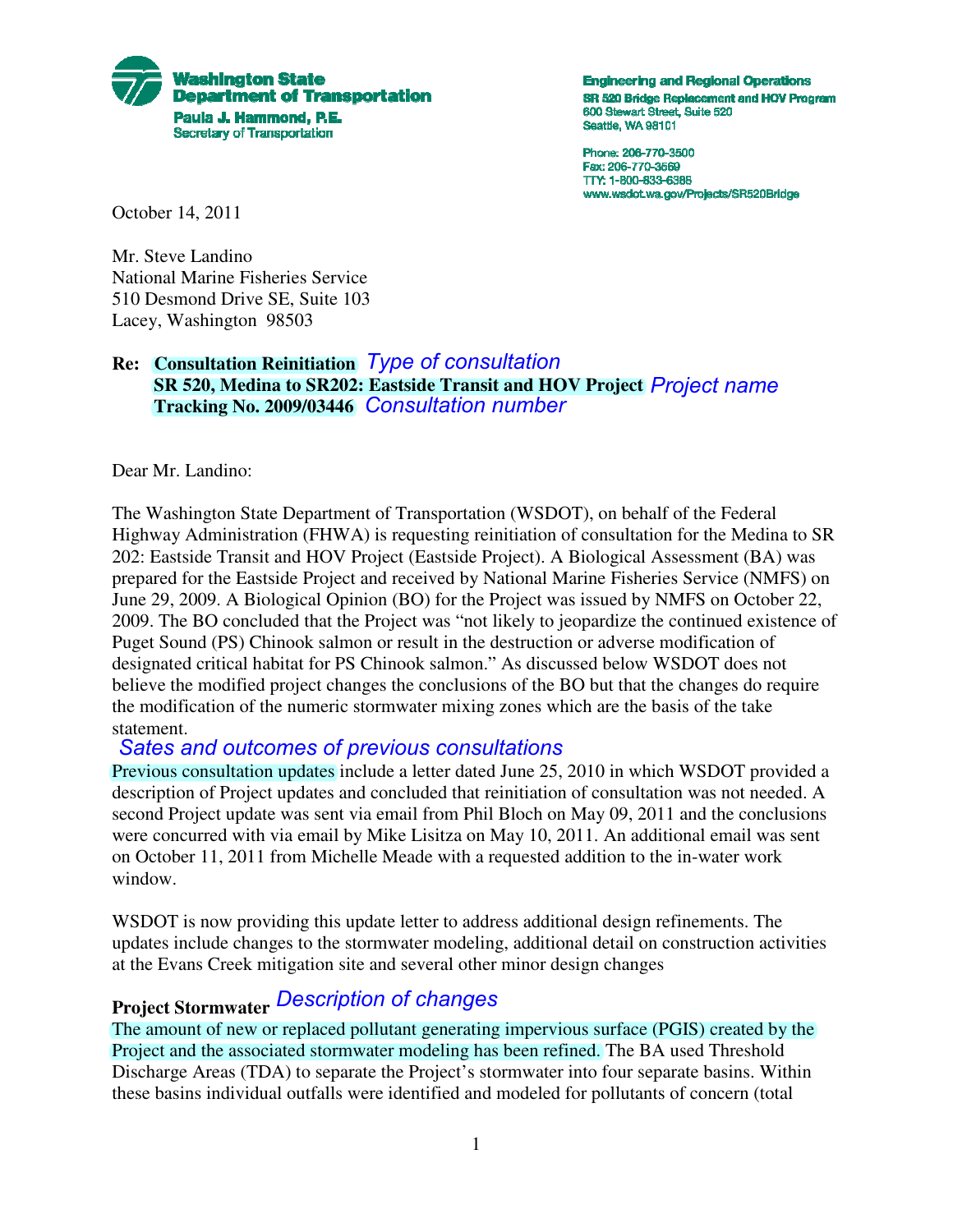suspended solids (TSS), total and dissolved copper, and total and dissolved zinc). As the design of the Project has progressed it has resulted in changes to the amount of PGIS in each TDA. The area of post-project PGIS has decreased in each of TDAs 2, 3 and 4 from what was identified in the BA. Therefore stormwater modeling was not redone for these TDAs. However, within TDA 1, Yarrow Creek, there have been increases in the amount of PGIS and changes to the outfall location.

- Within TDA 1 the BA modeled two separate stormwater outfalls; one on Yarrow Creek<sup>1</sup> mainstem and one on the West Tributary to Yarrow Creek. Upon further analysis WSDOT is no longer proposing to construct the stormwater facility identified as G4 in the BA which discharged to the West Tributary to Yarrow Creek. All water from TDA 1 will be conveyed to the stormwater facilities discharging to the Yarrow Creek mainstem. There is no longer a discharge of pollutants or required mixing zone for the West Tributary to Yarrow Creek; however there is an increase in the area of PGIS being routed to the Yarrow Creek outfall and resulting increase in the mixing zone.
- At the time of the BA, WSDOT was uncertain as to the Project's impacts on local streets and how stormwater from those streets would be routed and treated. The areas of PGIS identified in the BA were only those areas within WSDOT right-of-way. At this time WSDOT has identified the areas of local streets that will be impacted by the Project. Within TDA 1 a total 5.61 acres of post-project PGIS is located on local streets.<sup>2</sup> The majority of this area represents unmodified existing PGIS that is within the project limits due to traffic modifications or utilities. The relatively small amount of new (0.61 acre) and replaced (0.90 acre) PGIS will receive water quality treatment consistent with local standards. Because none of these areas receive water quality treatment today the Project represents an improvement over baseline conditions.

 is no longer proposed, that discharge location is no longer presented in the exhibit. Based on the current design, TDA 1 has a total of 37.11 acres of post-project PGIS. Of this 9.84 acres is existing, unmodified area, 14.15 acres is replaced and 13.12 acres is new PGIS. Consistent with the WSDOT Highway Runoff Manual all new and replaced PGIS in TDA 1 will receive enhanced water quality treatment. The HI-RUN water quality monitoring described in the BA has been re-run for TDA 1 to reflect the changes to the PGIS areas and points of discharge described above. A modified Exhibit 13 from the BA is presented below to reflect the changes to the relevant mixing zones. Because the outfall to the West tributary to Yarrow Creek

|                           |                         | <b>Mixing Zone Distance (ft)</b> |     |        |
|---------------------------|-------------------------|----------------------------------|-----|--------|
| <b>Discharge Location</b> | <b>Constituent</b>      | January                          | May | August |
| <b>Yarrow Creek</b>       | <b>Dissolved Copper</b> |                                  | 4   |        |

|  |  | EXHIBIT 13. SUMMARY OF HI-RUN MODEL DILUTION RESULTS FOR THE YARROW CREEK OUTFALL |
|--|--|-----------------------------------------------------------------------------------|
|  |  |                                                                                   |

 $<sup>1</sup>$  As described in the BA there are several outfalls to the Yarrow Creek mainstem however to simplify the modeling</sup> they were modeled as a single outfall at the most downstream location.

 $2$  A small amount of PGIS from local streets is also located in TDA 2 (0.31 acre) and TDA 3 (0.21). However due to an overall decrease in the area of post-project PGIS these TDAs are still below the areas described in the BA and therefore have not been remodeled.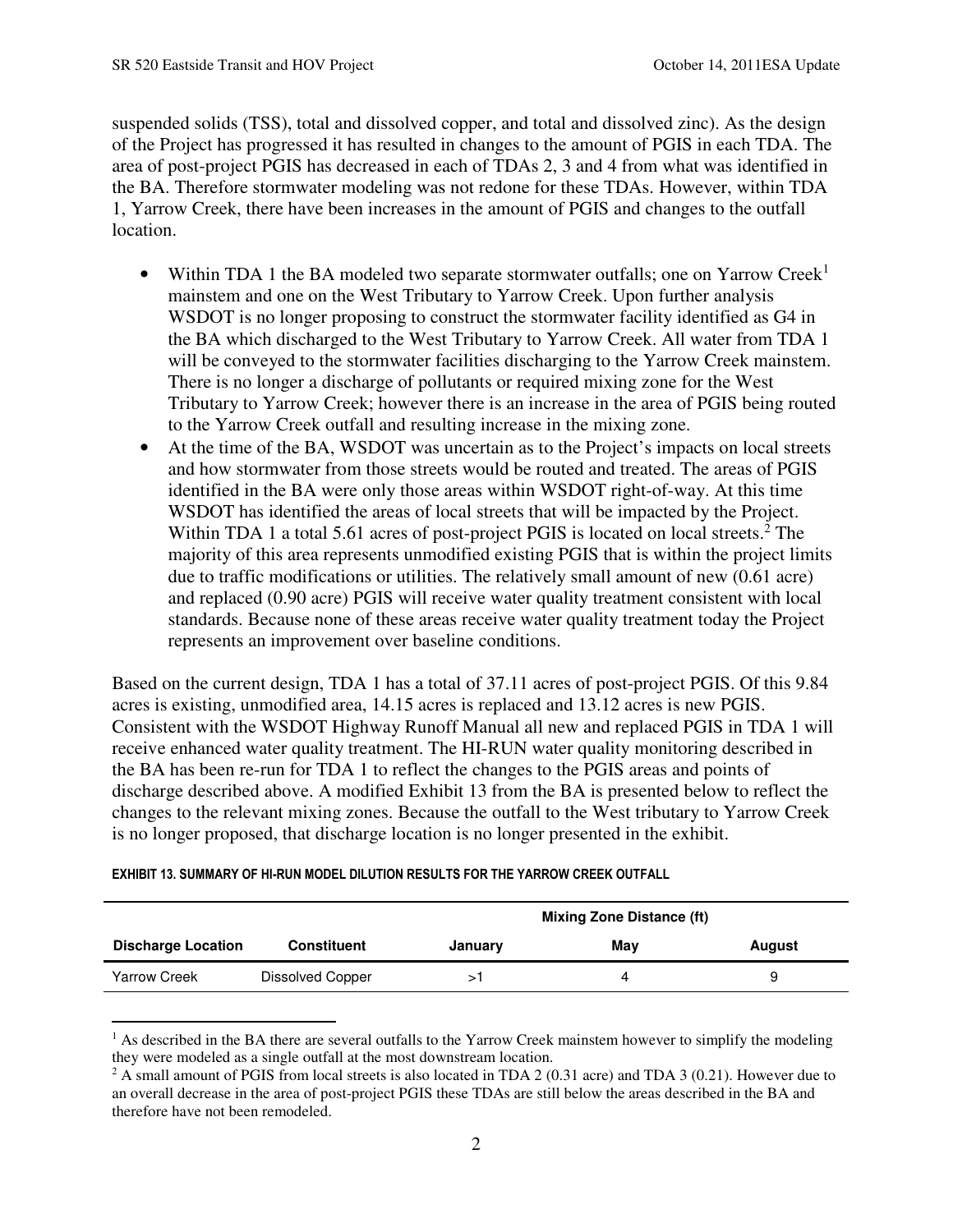| Dissolved Zinc | nr<br>-- | 520 |
|----------------|----------|-----|
|                |          |     |

 In comparing the mixing zones to the information presented in the BA, the updated design dissolved zinc in August, represents a location approximately the same distance from Lake increases each mixing zone for the Yarrow Creek discharge. However this does not represent a significant increase in the area of effected habitat. The largest revised mixing zone, 520 ft for Washington than the previous West Tributary to Yarrow Creek mixing zone of 340 ft due to the location of the outfalls. Both the current largest mixing zone and the largest from the BA occur near the confluence of the West Tributary with Yarrow Creek mainstem, a location approximately one-quarter of a mile upstream from Lake Washington. Therefore the revised design does not increase the likelihood of effect to Chinook Salmon using Yarrow Creek from what was presented in the BA.

#### **Evans Creek Mitigation Site**

The BA included minimal details regarding activities at the Evans Creek Mitigation Site. The June 25, 2010 project description update letter identified further details including habitat improvements to Evans Creek. Updated and refined activities at the Evans Creek mitigation site include construction of an access bridge across Evans Creek from 188th Avenue NE on the south of the site, and installation of a temporary stream diversion/bypass system along Evans Creek to minimize turbidity within the creek during construction.

#### *Construction Access Bridge*

A bridge will be built over Evans Creek to allow construction equipment to access the site. An access bridge was included in the conceptual design, but the structure will be larger and more substantial than the original plan. A larger span is necessary to meet Federal Emergency Management Agency requirements and account for softer soils on the site. The roadway area of the bridge will be approximately 15 feet wide and 100 feet long, and will remain in place until performance requirements are attained (approximately 13 years) to allow monitoring and maintenance crews and equipment to cross the creek. The bridge will span the floodway of Evans Creek (see attached bridge layout plan sheets BGP1 and BGP2) and will be designed to prevent material from falling into the creek. Bridge approaches will be MSE retaining walls approximately 20 feet wide and 120 feet long. Piles will be needed to support the bridge abutments and will be located outside the floodway.

 material from falling into the creek. The temporary bridge will be in place for up to two months. A smaller temporary bridge will be constructed prior to the long-term bridge to allow bridge construction equipment to cross Evans Creek. The final bridge design will be left to the contractor, but the bridge will span the active channel of the creek and be designed to prevent

#### *Temporary Stream Bypass*

The BA stated that activities at the mitigation site may include in-water work in Evans Creek. A temporary stream diversion/ bypass system approximately 550 feet long will be installed on Evans Creek during installation of large woody debris along the creek, removal of man-made log retaining structures, removal of existing pedestrian bridge and connection of the backwater channel to Evans Creek. Fish exclusion will be necessary prior to installation of the bypass system and will follow established WSDOT fish exclusion protocols. Diversion dams will be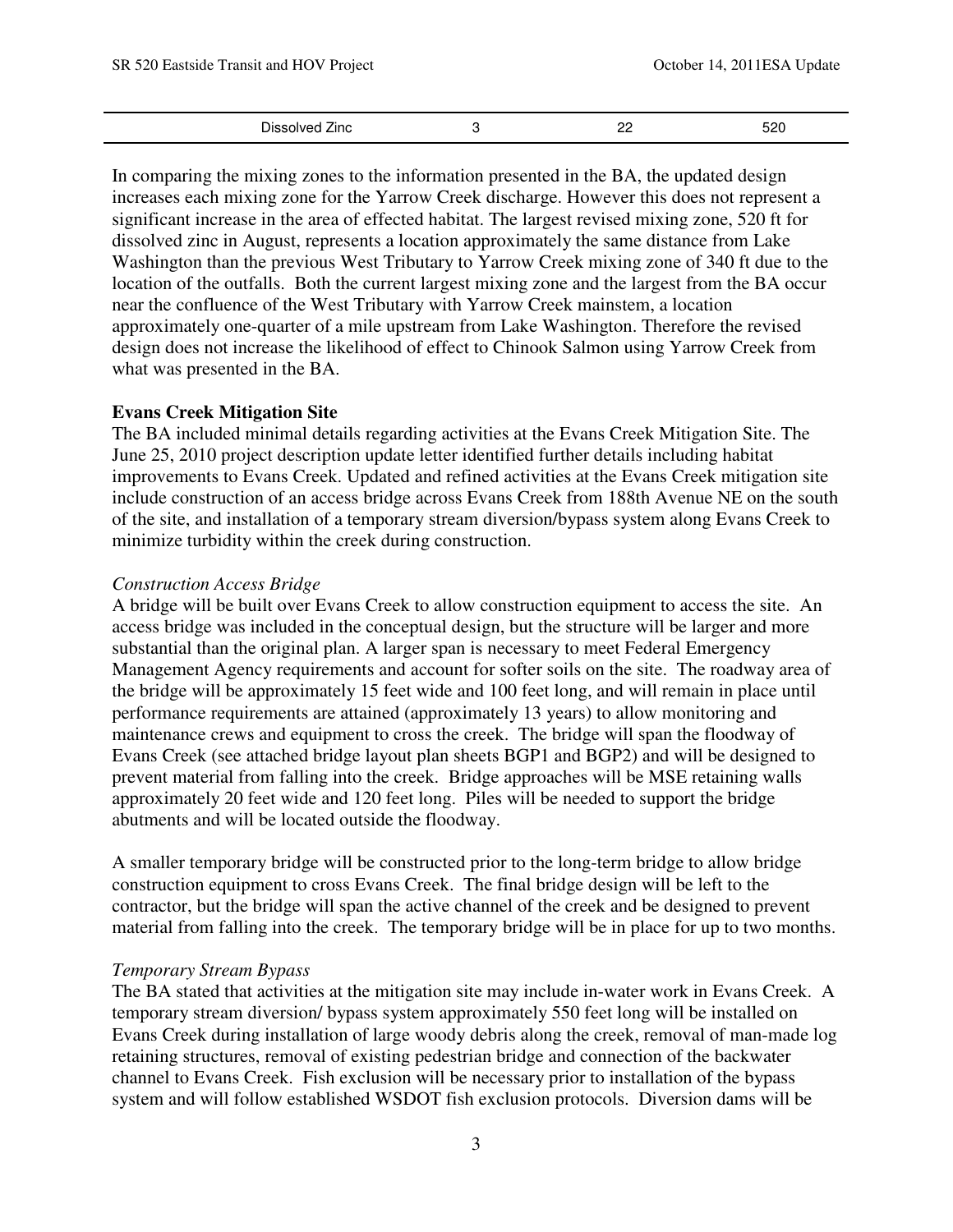installed within the creek as a water quality BMP (see attached temporary stream diversion plan sheet TSDP1 and temporary stream diversion plan details sheet TSDD1). The bypass system will remain in place for approximately two months. Some woody vegetation within the stream buffer may need to be removed to install the stream bypass. The amount of vegetation to be removed will be kept as small as possible and disturbed areas will be revegetated once the bypass is taken out.

## *BMPs and Minimization Measures*

The access bridge and bypass system have been designed to minimize impacts to listed species to the greatest extent possible. The following features have been incorporated into the project design to minimize impacts to listed species and habitat:

- Bridge construction and stream bypass work will occur during the approved in-water work window.
- The larger bridge will completely span the floodway of Evans Creek; no work will occur within the creek channel.
- The height of the larger bridge will be one foot above the 100-year flood elevation to allow high flows and debris to pass under the bridge.
- Bridges will be designed to ensure no material falls into the creek.
- Bridges have been designed to be as small as possible.
- MSE retaining walls will reduce the footprint of the bridge approaches.
- Bridge construction will be limited to the shortest time possible, approximately six weeks.
- The stream bypass system will be kept in place for as short a time as possible.
- The amount of vegetation removed for bridge construction and stream bypass installation will be as small as possible.
- Fish exclusion will follow established WSDOT protocols that have been approved by the Services.
- The section of Evans Creek where work will occur for this project does not contain designated critical habitat for Chinook salmon. The closest occurrence of critical habitat is Lake Washington, approximately 15 miles downstream from the mitigation site.

# *Changes to where work will occur*

## **Changes to the Limits of Construction and other Corridor Elements**

There have been numerous small changes to the design and layout of roadway elements, trails and walls, as well as small increases in the limits of construction due to temporary access needs. These changes due not increase the project's impacts to wetlands, streams or other sensitive areas beyond what was described in the BA and subsequent update letters. The updates include;

- Temporary construction on and off ramps were added in the vicinity of Evergreen Point Road.
- will provide pedestrian access between the vicinity of Fairweather Bay and Evergreen • Based on input from local jurisdictions the Point Loop Trail was moved into an alignment south of the highway between 92<sup>nd</sup> Ave and Evergreen Point Road. The new alignment will primarily be located on existing sidewalks and right-of-way. A new connector trail Point Road on the north side of the highway.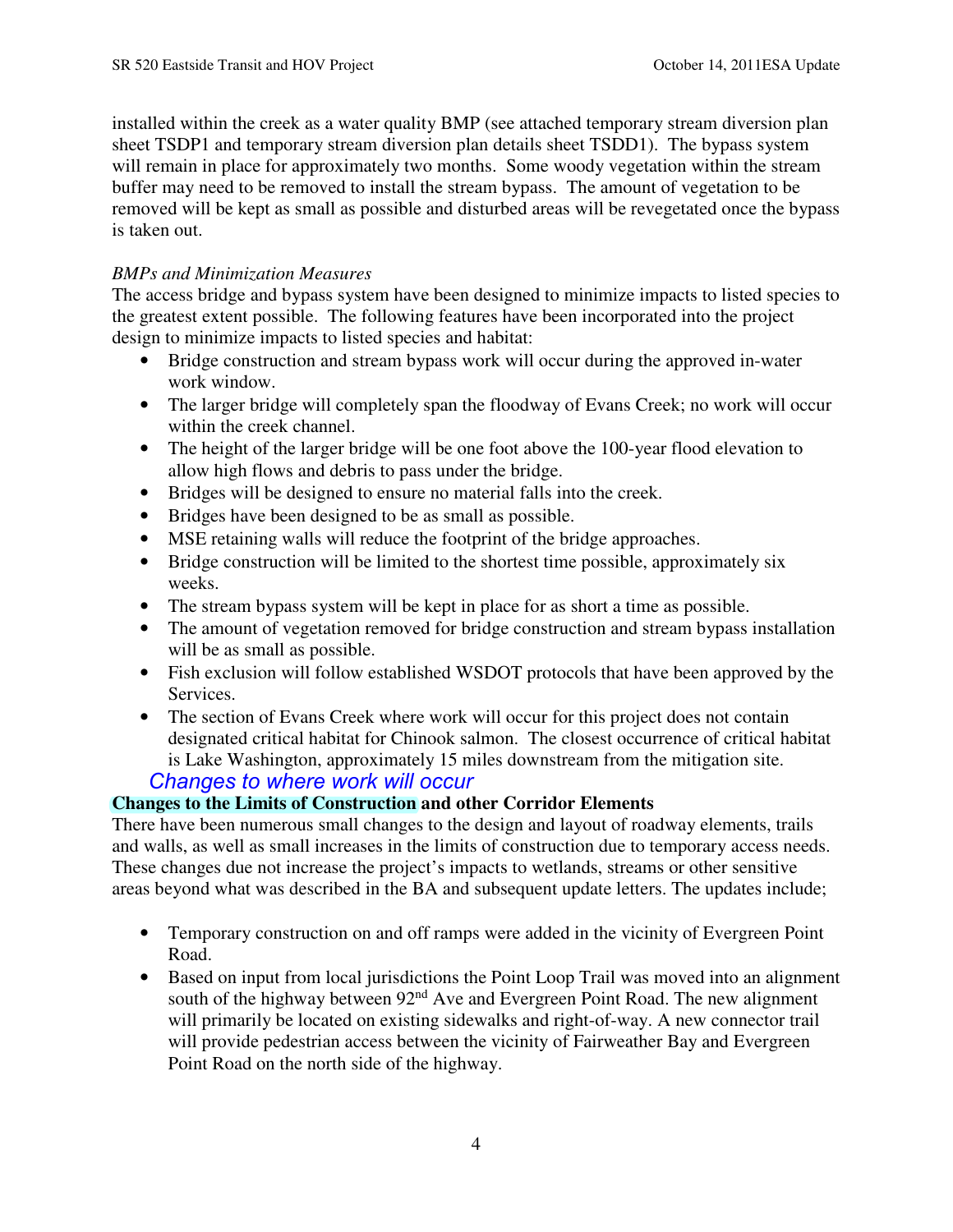- Additional trees were removed from within WSDOT right-of-way along NE Points Drive. Access to construct adjacent walls and other structures necessitated the additional clearing.
- Construction of a temporary signal at the intersection of the SR 520 eastbound off-ramp with N Bellevue Way. This activity was within the WSDOT right-of-way and the limit of construction.
- • Replacement of the stormwater bioswale, Facility K, along the shoreline of Lake Washington with an interim water quality vault adjacent to the highway. It was determined that because Facility K was in conflict with the construction of the ultimate bridge construction project it should not be built. The interim water quality vault will achieve basic treatment and the outfall will be reconstructed as describe in the BA. The ultimate stormwater treatment facility is described in the separate bridge construction project BA.
- Changes to the alignment and heights of several corridor noise walls based on revised modeling and highway design.
- Several small changes to the limits of construction to incorporate design refinements involving retaining walls, slopes and construction access needs.
- Due to concerns about constructability the design of the new Culvert H on the South Fork to Yarrow Creek has changed to a round aluminized steel structure with an 11-foot interior diameter. This size will allow for appropriate stream width and height consistent with fish passage requirements.

#### **Conclusion**

The BO's conclusion was based on the information presented in the BA and subsequent update letters, complete and successful implementation of the conservation measures described in the BA and the finding that;

 *existence of PS Chinook salmon." "Stormwater discharges from increased impervious surface in the action area could injure a limited number of exposed PS Chinook salmon individuals. However, the extremely small area affected by stormwater discharges that approach injury thresholds means that the action might injure only a very few*  individuals per year in a very small area of habitat."... "Since the action will not *appreciably reduce the likelihood of both the survival and recovery of the ESU in the wild, NMFS concludes that the action is not likely to jeopardize the continued* 

#### In regards to critical habitat the BO concluded that;

 *conservation role of the Lake Washington Watershed, it is not likely to destroy or "…[A]lthough the results of added impervious surface in the action area increases the production of stormwater runoff in the action, changes in water quality will be insufficient to diminish the function of the freshwater rearing and migration PCEs in the action area. Since action area function is not diminished, the action will not influence the role of the Lake Washington Watershed for rearing and migration. Therefore, the action will not appreciably diminish the adversely modify designated PS Chinook salmon critical habitat."*